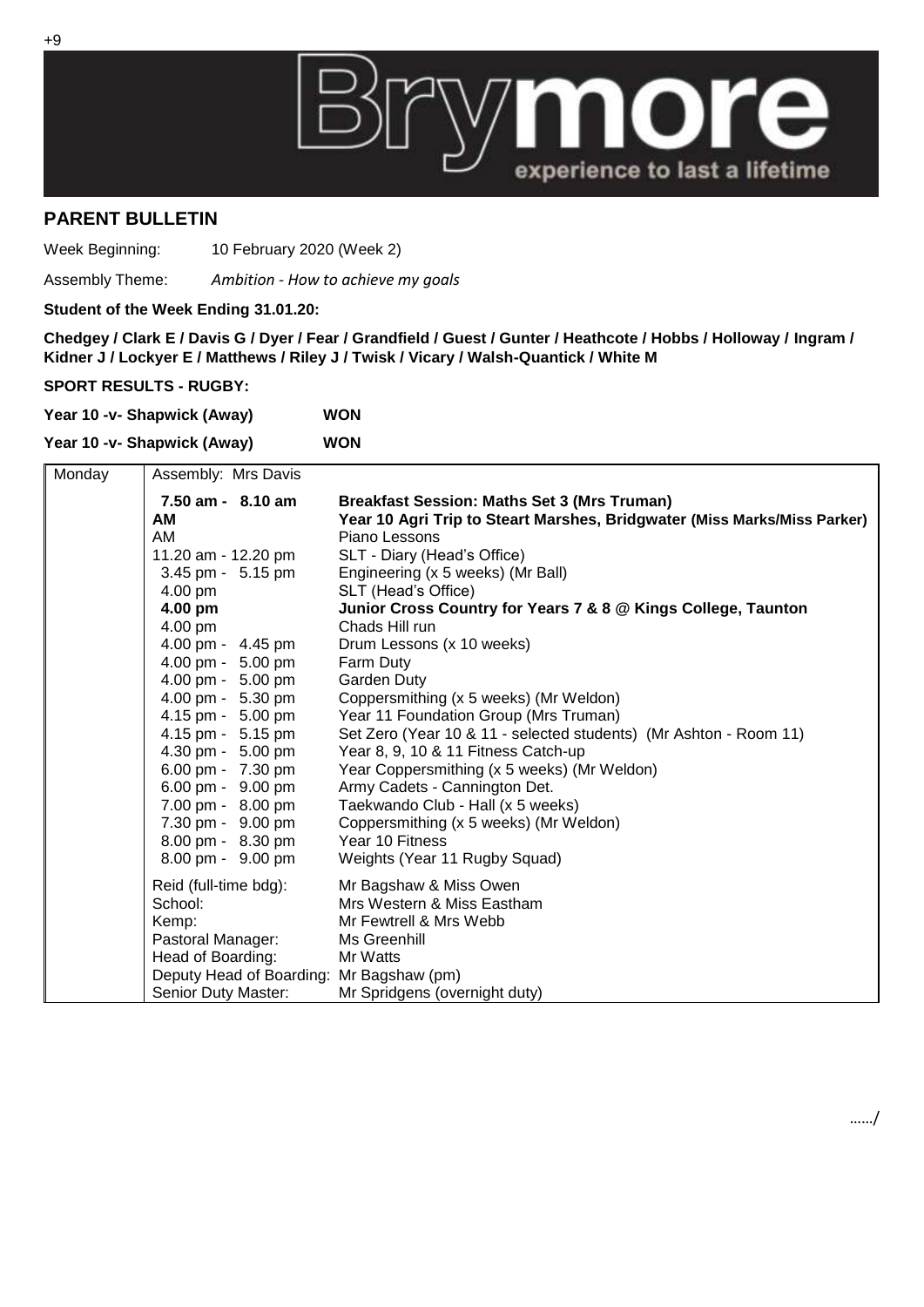| Tuesday   | Tutorial                                                                                                                                          |                                                                                                                                                                                                                                                                       |
|-----------|---------------------------------------------------------------------------------------------------------------------------------------------------|-----------------------------------------------------------------------------------------------------------------------------------------------------------------------------------------------------------------------------------------------------------------------|
|           | AM<br>7.50 am - 8.10 am<br>1.15 pm - 1.45 pm<br>3.45 pm - 5.15 pm<br>4.00 pm<br>4.00 pm - 4.45 pm                                                 | Year 7 Agri Trip @ Sedgemoor Market J24 (Miss Marks/Miss Parker)<br><b>Breakfast Session: Maths Set 2 (Mrs Truman)</b><br><b>School Council (Meeting Room)</b><br>Tool Making/Engineering (x 5 weeks) (Mr Ball)<br>Chads Hill run<br>Guitar/Drum Lessons (x 10 weeks) |
|           | 4.00 pm - 5.00 pm<br>4.00 pm - 5.00 pm<br>4.00 pm - 5.00 pm<br>4.00 pm - 5.30 pm<br>4.30 pm - 5.00 pm<br>5.15 pm - 6.00 pm<br>6.00 pm - 7.30 pm   | Farm Duty<br>Year 9 Rugby<br>Plot Summary Club for boys with plots (Mr Willcocks)<br>Sheet Metal Work (x 5 weeks (Mr Weldon)<br>Year 8 Fitness<br>Wood Carving (x 5 weeks) (Mr Ball)<br>Sheet Metal Work (x 5 weeks (Mr Weldon)                                       |
|           | 6.15 pm - 7.15 pm<br>7.30 pm - 9.00 pm<br>7.30 pm - 8.15 pm<br>8.00 pm - 8.30 pm<br>8.00 pm - 9.00 pm                                             | Targeted Year 11 Higher Intervention Maths (By invite only) -<br>Room 10 (Mrs Truman)<br>Sheet Metal Work (x 5 weeks (Mr Weldon)<br>Lego Club - Kemp House (Mrs Webb)<br>Year 11 Fitness<br>Weights (Year 10 Rugby Squad)                                             |
|           | Reid (full-time bdg):<br>School:<br>Kemp:<br>Pastoral Manager:<br>Head of Boarding:<br>Deputy Head of Boarding: Mr Bagshaw<br>Senior Duty Master: | Mrs Long & Mrs Phillips<br>Mrs Western & Miss Eastham<br>Mr Fewtrell & Mrs Webb<br>Ms Greenhill<br>(Day) Mr Watts<br>Mr Spridgens                                                                                                                                     |
| Wednesday | Assembly: Mr Winter                                                                                                                               |                                                                                                                                                                                                                                                                       |
|           | 7.50 am - 8.10 am                                                                                                                                 | <b>Breakfast Session: Maths Set 2 (Mrs Truman)</b>                                                                                                                                                                                                                    |
|           | 11.20 am - 12.20 pm<br>3.00 pm<br>3.45 pm - 5.15 pm<br>4.00 pm<br>4.00 pm - 5.00 pm<br>4.00 pm - 5.00 pm                                          | SLT - Business (Head's Office)<br>Rugby: Year 11 -v- Bridgwater College Academy (BCA) (Away)<br>Archery (x 5 weeks) (Mr Ball)<br>Chads Hill run<br>Farm Duty<br>Garden Duty                                                                                           |
|           | 4.00 pm - 5.00 pm<br>4.00 pm - 5.30 pm<br>4.30 pm<br>4.30 pm - 5.00 pm                                                                            | Year 7 & 8 Rugby<br>Blacksmithing (x 5 weeks (Mr Weldon)<br>Guitar Lessons (x 10 weeks)<br>Year 9 Fitnes                                                                                                                                                              |
|           | 5.15 pm - 8.45 pm<br>6.00 pm - 7.30 pm<br>7.15 pm - 8.00 pm<br>7.30 pm - 8.30 pm                                                                  | Dry Ski Slope Skiing @ Mendip Sport Centre, Churchill, North Somerset<br>Week 5 of 5 (Mr Austin)<br>Blacksmithing (x 5 weeks (Mr Weldon)<br>Games - Reid House (Mrs Edwards)<br>Young Farmers Club - LRC                                                              |
|           | 7.30 pm - 9.00 pm<br>7.30 pm - 9.00 pm<br>7.45 pm - 8.30 pm                                                                                       | TBC Visit by Mrs Welland - Spinning<br>Blacksmithing (x 5 weeks (Mr Weldon)<br>Weights (Year 10&11 Rugby Squad)<br>Athletics - MUGA (Invite Only)                                                                                                                     |
|           | Reid (full-time bdg):<br>School:<br>Kemp:<br>Pastoral Manager:<br>Head of Boarding:<br>Deputy Head of Boarding: Mr Bagshaw<br>Senior Duty Master: | Mrs Long & Miss Owen<br>Mrs Western & Miss Eastham<br>Mr Fewtrell & Mrs Webb<br>Ms Greenhill<br>Mr Watts<br>Mr Spridgens                                                                                                                                              |

……/